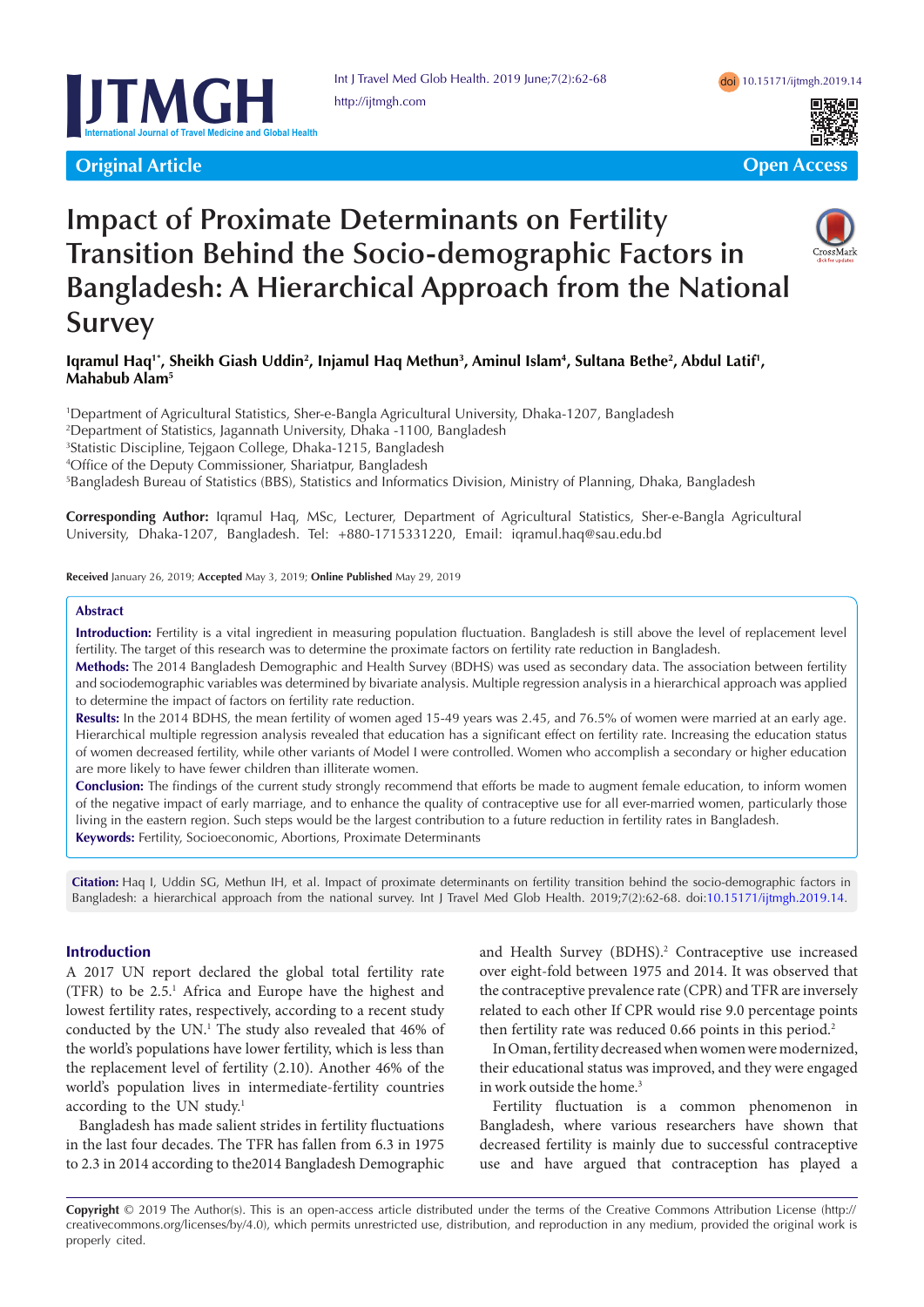momentous role in the deterioration of women's fertility rates.4,5 In Sub-Saharan Africa, natural methods have played a significant role in fertility regulation.<sup>6</sup> In the Philippines, fertility differentials depend mainly on effective contraceptive methods and socioeconomic status.7 Among all proximate determinants, the controlling effect of fertility for marriage and postpartum fecundability in Ethiopia were highest in 2011 and 2016, respectively.<sup>8</sup> Research conducted in Asian countries showed that, the fertility rate was decreased despite the diversity of the socio-economic status of population subgroups.9 A study of sub-Saharan Africa has shown that the upward trend in urbanization is correlated with fertility transition.10 The decline in fertility in sub-Saharan Africa is related to numerous women remaining unmarried and, to a lesser degree, increased contraceptive use.<sup>11</sup> In a study of 21 sub-Saharan African countries, the researcher<sup>12</sup> determined that women from rich households have a swifter reduction in fertility rates, greater delay in marrying, and higher contraceptive use compared with women from poor households.

Several researchers have argued that fertility variation occurs because of residence, education, and the economic status of women.<sup>11,13-15</sup> Fluctuations in fertility are exceedingly and indirectly dependent upon the educational status of women. A researcher<sup>16</sup> showed that most literate women have a continuously lower fertility rate. The current study aimed to determine the factors contributing to decreasing fertility in Bangladesh. More precisely, those socio-demographic and proximate factors that have dominance on fertility degradation in the context of Bangladesh were examined.

#### **Methods**

# Sources of Data

The current study is based on secondary data adopted from the 2014 BDHS. The sample is nationally representative and covers the entire population residing in noninstitutional dwelling units in Bangladesh.

#### Sampling Techniques

This cross-sectional survey was conducted on a two-stage stratified sample of households. In the first stage, 600 enumeration areas (EAs), 207 in urban areas and 393 in rural areas, were selected with probability proportional to the EA size. In the second stage of sampling, a systematic sample of 30 households (on average) per EA was selected to provide statistically reliable estimates of key demographic and health areas separately for each of these divisions.

## Sample Size

The survey covered 17 989 residential households from the 2014 BDHS. From those sampled households, 17 886 ever-married women aged 15-49 years were interviewed, and 17863 women were chosen to participate.<sup>2</sup> The weight factor applied to this data represents the whole population of Bangladesh, based on the BDHS weighting factors.

# Inclusion and Exclusion Criteria

This survey was conducted on a voluntary basis with ever-

married women 15-49 years of age. Those who were usual members of the selected households or who spent the night before the survey in the selected households were eligible for the female survey. Ever-married women under the age of 15 or above the age of 49 were excluded from the survey.

## Data Collection

Data was collected from the 2014 BDHS and three questionnaires: a Household Questionnaire, a Woman's Questionnaire, and a Community Questionnaire. Draft questionnaires were then circulated to other interested groups and were reviewed by the 2014 BDHS Technical Review Committee. The questionnaires were developed in English and then translated into and printed in Bangla, which respondents spoke fluently.

## Dependent Variable

Fertility was determined by children ever born (CEB); CEB was considered as an output variable.

## Independent Variables

The socioeconomic and demographic variables used as independent variables were residence, wealth index, education, working status, religion, decision-making for contraception, mass media exposure, region, religion, gender of head of household, and four major proximate determinants (age at marriage, use of contraception, abortion, and postpartum infecundability). From the selected predictor variables, many of the independent ones were categorical variables.

#### Statistical Analysis

For data analysis, descriptive and inferential statistics were applied. Background characteristics were described by applying frequency distribution and descriptive statistics, such as mean and standard deviation. To determine fertility variations, both bivariate and multivariate methods were applied. To analyze the association between a woman's fertility and other independent variables, t-statistics was employed. Hierarchical multiple regression was applied to get the net effect of each independent variable on fertility after regulating the effect of other independent variables in the model. The Statistical Package for Social Science (SPSS v20.0, IBM Corporation, Armonk, New York, NY, USA) software was used in the beginning of the analysis, and R version 3.6.0 was employed in the final data analysis.

#### **Results**

The percentage allocation and mean fertility of women aged 15- 49 years among ever-married women by chosen background features are presented in [Table 1.](#page-2-0) Women living in rural areas will bear more children than women in urban areas (2.57). Poor women were significantly more fertile compared to their counterparts. [Table 1](#page-2-0) also shows that women's education is inversely linked with mean fertility. Women with a secondary or higher education have only half the number of children that illiterate women have. Working women have an average of 0.29 more births than non-working women. Those women who choose to use contraception potentially have a higher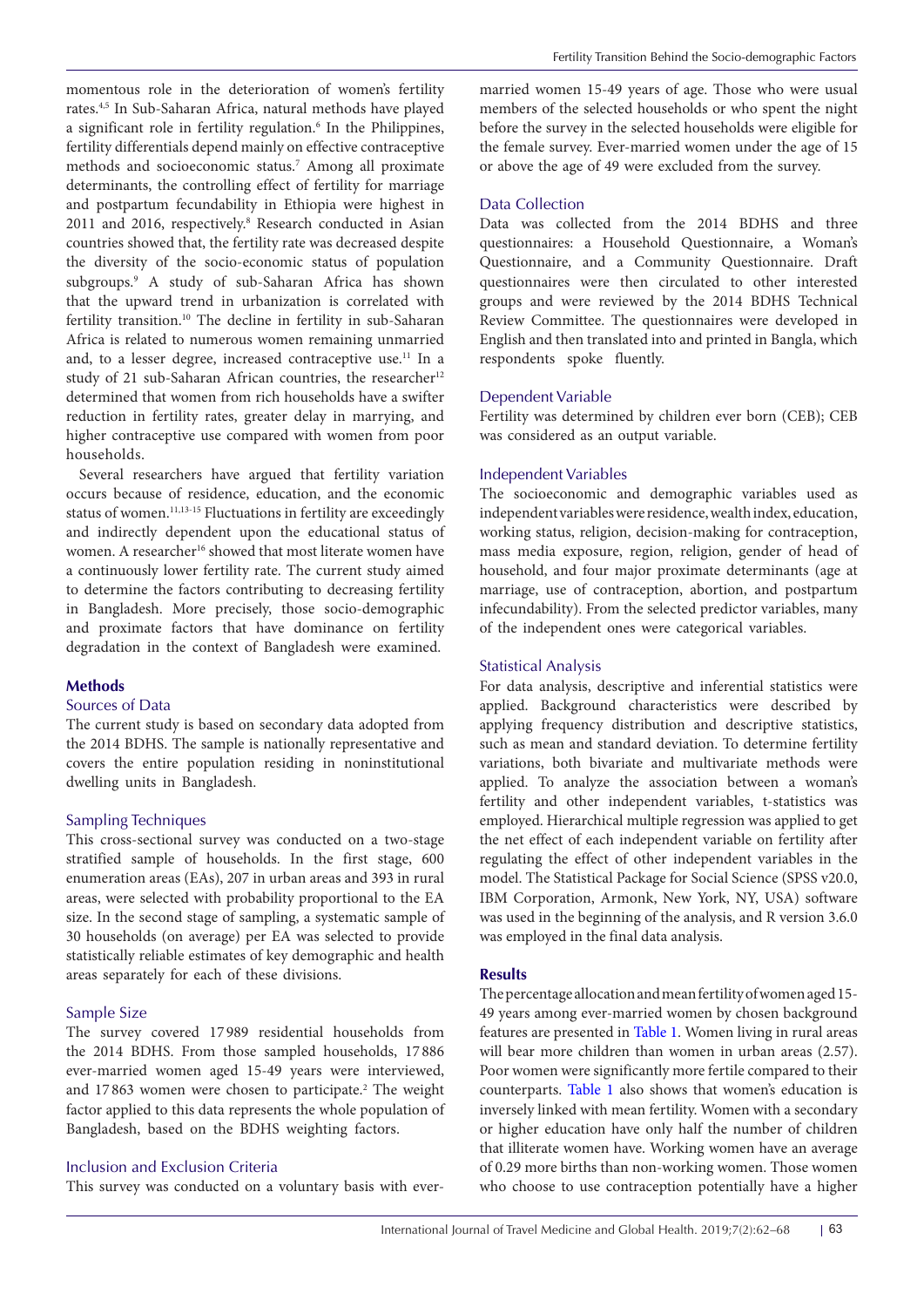<span id="page-2-0"></span>

| Table 1. Percentage Distribution and Mean Fertility of Ever-Married Women Age 15-49 years by Selected Socio-demographic Characteristics, Bangladesh 2014 |  |  |  |  |
|----------------------------------------------------------------------------------------------------------------------------------------------------------|--|--|--|--|
|----------------------------------------------------------------------------------------------------------------------------------------------------------|--|--|--|--|

|                                                           | <b>Weighted (Sample Women)</b> |                        | <b>Children Ever Born</b> |                      |         |
|-----------------------------------------------------------|--------------------------------|------------------------|---------------------------|----------------------|---------|
| Characteristics                                           | No.                            | $\sqrt[0]{\mathbf{0}}$ | Mean                      | <b>SD</b>            | P Value |
| Residence<br>Urban<br>Rural                               | 5047<br>12816                  | 28.3<br>71.7           | 2.15<br>2.57              | 1.53<br>1.78         | < 0.001 |
| Wealth Index<br>Poor<br>Non-Poor                          | 6767<br>11096                  | 37.9<br>62.1           | 2.73<br>2.32              | 1.85<br>1.64         | < 0.001 |
| Education<br>No education<br>Primary<br>Secondary+        | 4455<br>5209<br>8199           | 24.9<br>29.2<br>45.9   | 3.51<br>2.67<br>1.74      | 1.87<br>1.69<br>1.27 | < 0.001 |
| Working Status<br>No<br>Yes                               | 11947<br>5912                  | 66.9<br>33.1           | 2.36<br>2.65              | 1.73<br>1.70         | < 0.001 |
| Decision Making for Contraception<br>Respondent<br>Others | 1515<br>16348                  | 8.5<br>91.5            | 2.85<br>2.15              | 1.56<br>1.74         | < 0.001 |
| Mass Media Exposure<br>No Exposure<br>Exposure            | 6693<br>11170                  | 37.5<br>62.5           | 2.96<br>2.15              | 1.91<br>1.52         | < 0.001 |
| Region<br>Central<br>Eastern<br>Western                   | 7334<br>4533<br>5997           | 41.1<br>25.4<br>33.6   | 2.38<br>2.78<br>2.30      | 1.68<br>1.99<br>1.51 | < 0.001 |
| Religion<br>Muslims<br>Non-Muslims                        | 16096<br>1767                  | 90.1<br>9.9            | 2.48<br>2.26              | 1.75<br>1.46         | < 0.001 |
| Gender of Household Head<br>Male<br>Female                | 15854<br>2009                  | 88.8<br>11.2           | 2.46<br>2.39              | 1.74<br>1.57         | 0.052   |
| Age at Marriage<br>< 18<br>$\geq 18$                      | 13657<br>4206                  | 76.5<br>23.5           | 2.63<br>1.88              | 1.76<br>1.48         | < 0.001 |
| Contraception<br>Not using<br>Using                       | 7336<br>10527                  | 41.1<br>58.9           | 2.30<br>2.56              | 1.94<br>1.55         | < 0.001 |
| Abortion<br>No<br>Yes                                     | 14439<br>3424                  | 80.8<br>19.2           | 2.69<br>2.40              | 1.71<br>1.73         | < 0.001 |
| Postpartum Infecundability<br>Absent<br>Present           | 16774<br>1089                  | 93.9<br>6.1            | 2.47<br>2.26              | 1.75<br>1.37         | < 0.001 |

number of children than their counterparts. Women who were exposed to mass media (radio/newspaper/TV) had a lower number of children compared with their counterparts. Women who continue having the highest fertility in the eastern region compared with the western region show the lowest fertility values. Muslim women have on average 0.22 more children than their counterparts. Women married before the age of 18 have more children than those who marry later. Women who use contraceptives have significantly higher fertility rates than women who do not use a contraceptive. Women who have had an abortion tend to have lower fertility than women who have not. Women who had a lower duration of postpartum infecundability had fewer children.

#### Multivariate Analysis

To get the net effect of each controlled variable on fertility after regulating the consequences of other explanatory variables in the model, the hierarchical multiple regressions approach

was applied. The output variable of the study was children ever born (CEB). the independent variables of the study are place of residence, wealth index, educational status, working status, decision to use contraception, mass media exposure (newspaper/radio/TV), region, religion, and four proximate variables (age at first marriage, contraception, abortion, and postpartum infecundability).

A four-step hierarchical multiple regression approach was applied with children born as the dependent variable [\(Table](#page-3-0)  [2\)](#page-3-0). In [Table 2](#page-3-0), all socioeconomic variables and one proximate variable (age at marriage) are entered at Step1 (Model І). The contraception variables are re-added with the interaction between age and use of contraception in Step 2 (Model ІІ). Abortion is entered in Step 3 (Model ІІІ). Finally, postpartum infecundability is entered in Step 4 (Model ІV).

Hierarchical multiple regression analysis revealed that at Step 1 ([Table 2](#page-3-0)), all socioeconomic and one proximate variable (age at marriage) are significant predictors of fertility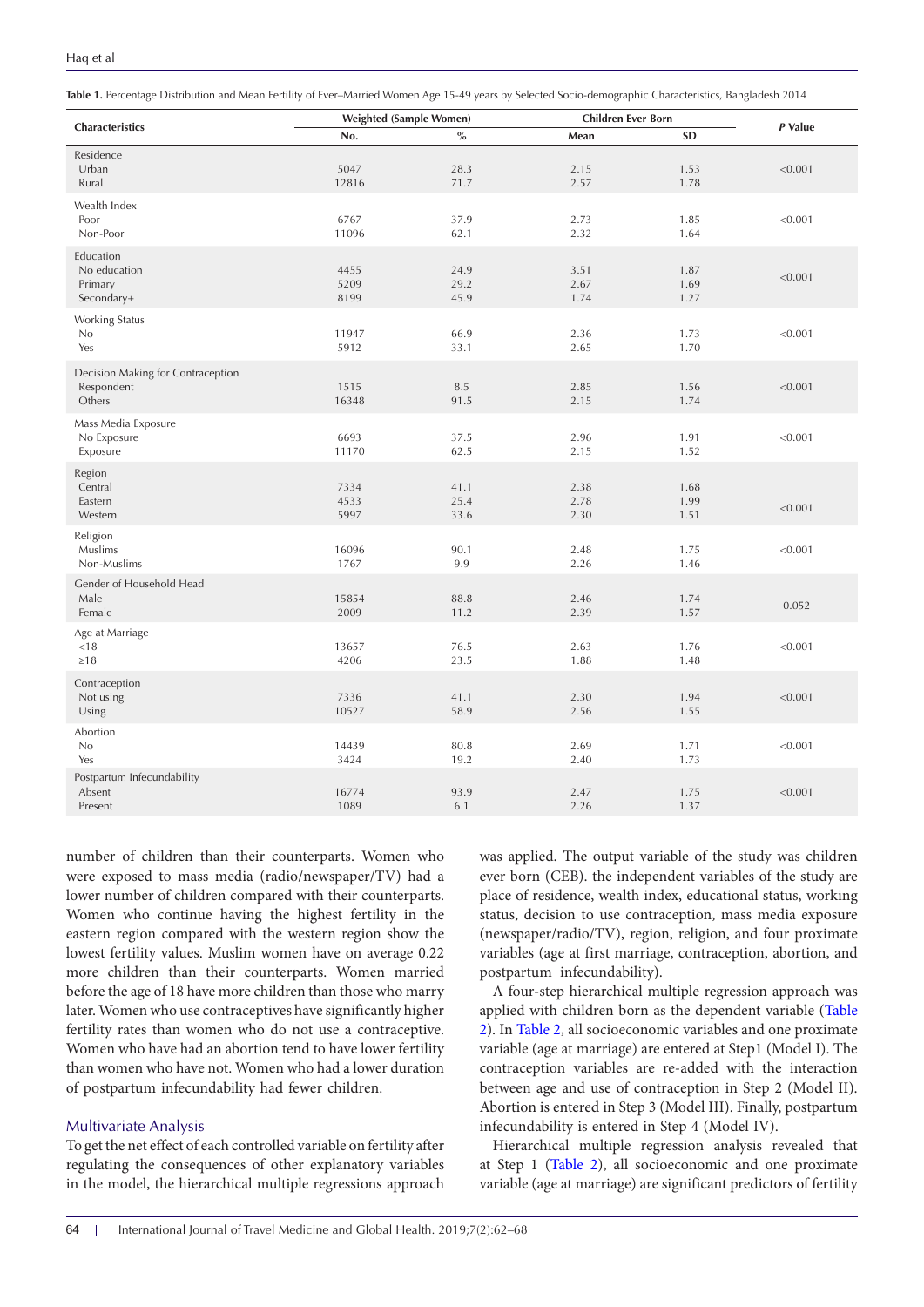<span id="page-3-0"></span>Table 2. Effect of Selected Socioeconomic Variables and Proximate Factors on Fertility Fluctuation (Multiple Regression Analysis Based on a Hierarchical Method)

|                                                              | Model I                                  | Model II                                      | Model III                                | Model IV                                 |  |
|--------------------------------------------------------------|------------------------------------------|-----------------------------------------------|------------------------------------------|------------------------------------------|--|
| Variable                                                     | $\beta$ (SE)                             | $\beta$ (SE)                                  | $\beta$ (SE)                             | $\beta$ (SE)                             |  |
| Residence<br>Urban (ref.)<br>Rural                           | $\sim$<br>$0.171***$ (0.029)             | $\overline{\phantom{a}}$<br>$0.159***(0.026)$ | $\sim$<br>$0.160***(0.026)$              | $\sim$<br>$0.159***(0.026)$              |  |
| Wealth index<br>Poor (ref.)<br>Non-Poor                      | $\sim$<br>$0.215***(0.034)$              | $0.059*(0.031)$                               | $0.058*(0.031)$                          | $\sim$<br>$0.060*(0.032)$                |  |
| Education<br>No education (ref.)<br>Primary<br>Secondary+    | $-0.790***(0.031)$<br>$-1.580***(0.031)$ | $-0.565***(0.029)$<br>$-1.124***$ (0.030)     | $-0.565***(0.029)$<br>$-1.125***(0.030)$ | $-0.569***(0.029)$<br>$-1.132***(0.030)$ |  |
| Working status<br>$No$ (ref.)<br>Yes                         | $\sim$<br>$0.134***(0.025)$              | $\overline{\phantom{a}}$<br>0.043(0.023)      | $\sim$<br>0.040(0.023)                   | $\sim$<br>0.042(0.023)                   |  |
| Deciding to use contraception<br>Respondent (ref.)<br>Others | $-0.309***(0.041)$                       | $-0.027(0.039)$                               | $-0.030(0.039)$                          | $\sim$ 100 $\mu$<br>$-0.030(0.039)$      |  |
| Mass media exposure<br>No exposure (ref.)<br>Exposure        | $\sim$<br>$-0.345***(0.030)$             | $\sim$<br>$-0.313***(0.027)$                  | $\sim$<br>$-0.313***(0.027)$             | $\sim$<br>$-0.312***(0.027)$             |  |
| Region<br>Central (ref.)<br>East<br>West                     | $0.463***(0.029)$<br>$-0.140***$ (0.027) | $0.474***(0.027)$<br>$-0.195***(0.025)$       | $0.475***(0.027)$<br>$-0.195***(0.025)$  | $0.474***(0.027)$<br>$-0.191***$ (0.025) |  |
| Religion<br>Muslims (ref.)<br>Non-Muslims                    | $\sim$<br>$-0.155***(0.039)$             | $\sim$ $-$<br>$-0.247***(0.035)$              | $\sim$<br>$-0.244***(0.035)$             | $\sim$<br>$-0.243***(0.035)$             |  |
| Age at marriage<br>$<$ 18 (ref.)<br>$\geq 18$                | $\sim$<br>$-0.465***(0.028)$             | $\sim$<br>$-0.559***(0.026)$                  | $\sim$ $-$<br>$-0.559***(0.026)$         | $\sim$ $-$<br>$-0.561***(0.026)$         |  |
| Using contraception<br>Not using (ref.)<br>Using<br>Abortion |                                          | $-2.671***$ (0.057)                           | $-2.653***(0.057)$                       | $\sim$<br>$-2.643***(0.057)$             |  |
| $No$ (ref.)<br>Yes                                           |                                          |                                               | $0.089**$ (0.027)                        | $\sim$<br>$0.091***$ $(0.027)$           |  |
| Postpartum infecundability<br>Absent (ref.)<br>Present       |                                          |                                               |                                          | $0.135**$ (0.045)                        |  |
| Interaction terms<br>Age *using contraception                |                                          | $0.100***(0.002)$                             | $0.099***(0.002)$                        | $0.100***(0.002)$                        |  |
| R-square                                                     | 0.219                                    | 0.351                                         | 0.351                                    | 0.352                                    |  |
| F-ratio                                                      | 417.32***                                | 689.31***                                     | 644.45***                                | 605.02***                                |  |
| R-square change                                              | $0.219***$                               | $0.132***$                                    | $0.000**$                                | $0.000**$                                |  |

Note: ref.=reference category and significant at \*\*\**P*<0.001, \*\**P*<0.01 and \**P*<0.05.

in Bangladesh (*P*<0.001). As seen in [Table 2](#page-3-0), the R-squared is 0.219 for the women's age group of 15-49 years, showing that 21.9% ( $P < 0.001$ ) of the variations in women's CEB in Bangladesh is explained by the independent variables considered in Model І. Place of residence also plays a significant role in fertility.

Women who live in rural areas have more children (β=0.171) than those in urban areas, and this factor controls other variables in the Model І. The findings of this study clearly demonstrate that the non-poor women tended to have more children (β=0.215) than their poor counterparts. Model І in [Table 2](#page-3-0) also shows that the highest education level of women is significantly and inversely proportional to

fertility at a 1% significance level. To be more precise, a higher education level among women corresponds to a lower fertility rate, while it also controls other variables in Model І. Women with only a primary school education had lower fertility than uneducated women (*P*<0.001). Women with secondary and higher education levels had fewer children ( $\beta$ =-1.580) than uneducated women. The magnitude of the effect is obvious in the 2014 BDHS, which reported that women with secondary and higher levels of education have, on average, 1.58 fewer children than women with no education. Working women have more children than non-working women.

From Model I in [Table 2,](#page-3-0) it can be observed that women who were engaged with mass media (newspaper, radio, and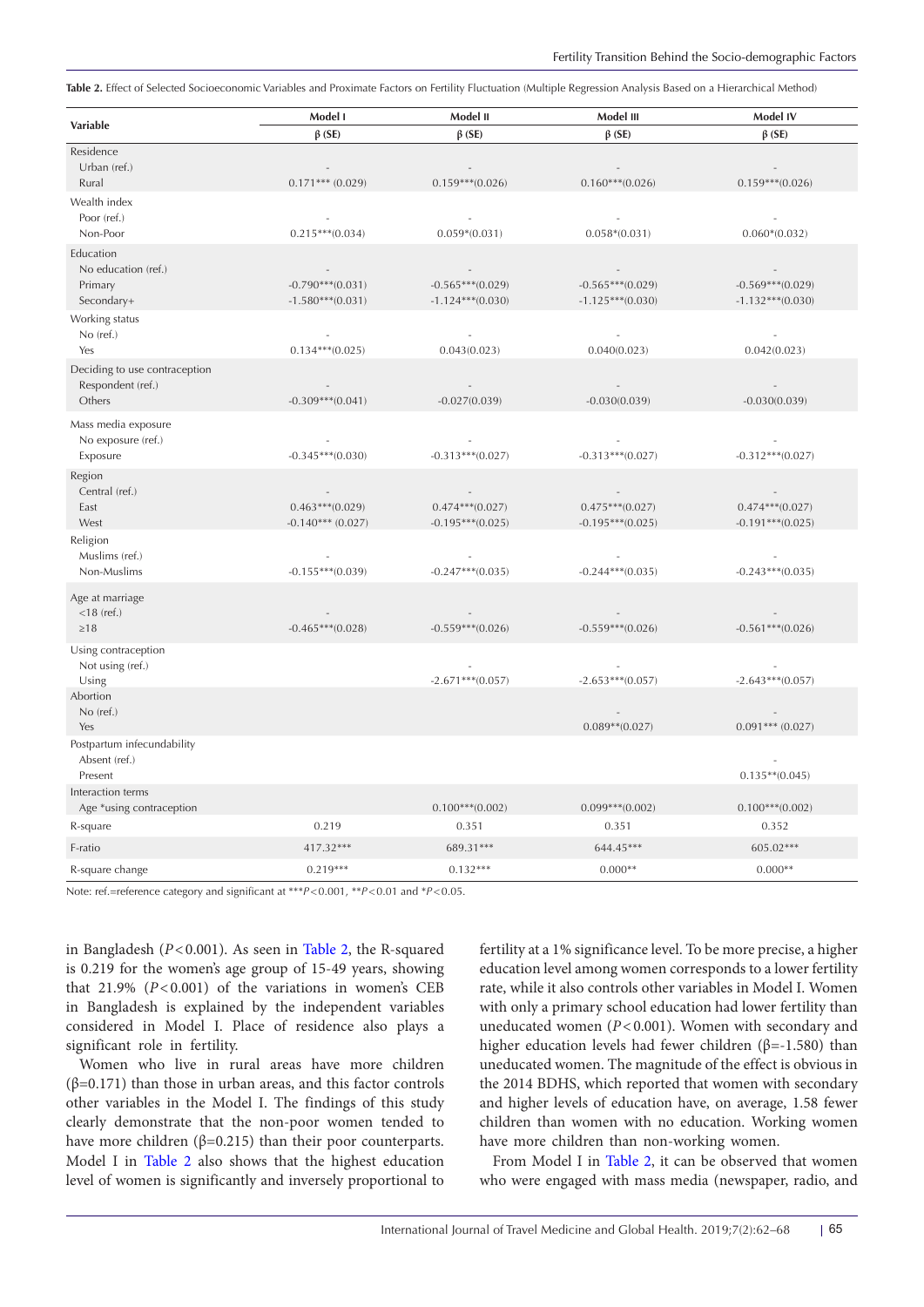TV) have fewer children ( $\beta$ =-0.345) than their contrast group (*P*<0.001). Region also affects fertility levels. Respondents from the eastern region had 0.463 more children on average than those in the central region  $(P<0.001)$ , while women in the western region had 0.140 fewer children on average than those in the central region (*P*<0.001). Non-Muslim women were likely to have lower fertility ( $\beta$ =-0.155) than Muslim women (*P*<0.001). Women who were older at their first marriage (18 years or above) had fewer children (β=- 0.465) than their opposite group (at 0.001 significant levels), while other variables in Model І were controlled.

In the second step, contraception, interaction between age and contraception use, in addition to all socioeconomic and age at marriage, were regressed on the dependent variable. Where contraception variables were added in Model ІІ, the explained variance in women's fertility rate increased from 21.9% in Model І to 35.1% in Model ІІ. More precisely, introducing the contraception variables explained 13.2% of the change in fertility levels and significant at a 0.1% level of significance. [Table 2](#page-3-0) shows that place of residence also plays a significant role in fertility rates. Women who live in rural areas have more children ( $β=0.159$ ) than those in urban areas. Non-poor women tend to have a greater number of children (β=0.059) than poor women. The second model in [Table 2](#page-3-0) also shows that the highest education level of women significantly affects their fertility rates. Women with a secondary or higher level of education had fewer children  $(\beta = -1.124)$ than uneducated women. Model ІІ in [Table 2](#page-3-0) demonstrates that mass media also has a significant influence on women's fertility rates. Respondents of the eastern region were more likely to have more children on average compared with those in the central Region. Moreover, women in the western region were likely to have fewer children on average than those in the central region (*P*<0.001). Non-Muslim women had fewer children ( $β = -0.247$ ) than Muslim women ( $P < 0.001$ ). Women who married at an older age had 0.559 fewer children than women who married at a younger age (less than 18 years). Contraception had the highest effect on women's fertility rates among the proximate determinants of fertility. Of the respondents, those women who were using contraception tended to have fewer children ( $β = -2.671$ ) than those women not using a contraceptive. This result suggests that women who used contraception had 2.671 fewer CEB than women who used no contraception at all. The only interaction term found to be statistically significant was the multiplicative term: age  $\times$  using contraception.

In Step 3, adding abortion to the regression in Model ІІІ expressed an extra 0.0% variation in fertility rates, and this change in  $\mathbb{R}^2$  is significant at  $P < 0.01$ . Finally, the addition of postpartum infecundability to the regression model explained an additional 0.1% of the variation in fertility at a significance level of *P*<0.01. When all four proximate variables were comprised in the final stage (Model ІV) of the regression models, all proximate and sociodemographic variables had significant effects on fertility rates except working status and deciding to use contraception. Together, all the sociodemographic and four proximate variables accounted for 35.2% of the variation in fertility rates.

## **Discussion**

The current study found that the women have an average of 2.50 births during their reproductive years. Significant differences in fertility under women's place of residence, wealth index, educational status, mass media exposure, age at marriage, use of contraception, abortion, postpartum infecundability, and an interaction term were observed in the current study.

The findings of the current study showed that place of residence also plays an important role in fruitfulness.13 The findings also showed that women in rural areas have higher fertility rates than urban women. Researchers 4,17,18 observed that the rate of fertility in rural areas is still higher than in urban areas of Bangladesh. This outcome is consistent with the study of sub-Saharan Africa and Uganda in some respects, and the fertility rate is lower in urban areas.<sup>10,15</sup>

Women from rich households had more children than poor women. There was no significant effect of wealth index on women's fertility.19 This finding is not compatible with those of prior studies.15,18 Women who dwell in rich families have approximately twice as few children as those living in proletarian households.7 Women residing in proletarian households have higher fertility rates and less contraceptive usage smaller than women from affluent households.<sup>20</sup>

The results of the study suggest that having accomplished a secondary or higher level of education is significantly negatively correlated with CEB. The impact of education on fertility rates is unequivocally huge in the 2014 BDHS, which reported that women who have completed a secondary or higher education level have, on average, 1.50 fewer children than illiterate women. This result is in agreement with prior studies conducted in Bangladesh.<sup>18,31</sup> Various study audits by researchers<sup>15,16,21-23</sup> have revealed that having children is negatively correlated with the educational strata of women. Less educated women have more children spaced closely together, in contrast to highly educated women.<sup>24</sup> The results also show that working women have more children than non-working women. This is analogous to the studied cases in Bangladesh.25 The magnitude of women's empowerment in regulating fruitfulness was also alluded to in a prior study conducted in Bangladesh.26

The current research hints that access to media has an important and positive influence on reducing fertility rates among women. Women who are involved in mass media (newspaper, radio, and TV) have fewer children in contrast to women who are not exposed to any media. In Bangladesh, fertility rates were decreased among women who were significantly involved in mass media.<sup>19</sup>

Fertility is also affected by regional diversity. Women residing in the eastern region had high fertility rates at the time of this research in contrast with women dwelling in the central region. Women dwelling in the western region had comparatively lower fertility rates than those dwelling in the central region. The study performed in Bangladesh<sup>19</sup> reported that fruitfulness is not identical in every region of Bangladesh. Non-Muslim women had a lower fertility rate in Bangladesh than Muslim women. In a study in New Zealand, researchers<sup>23</sup> argued that Christian women had higher fertility rates than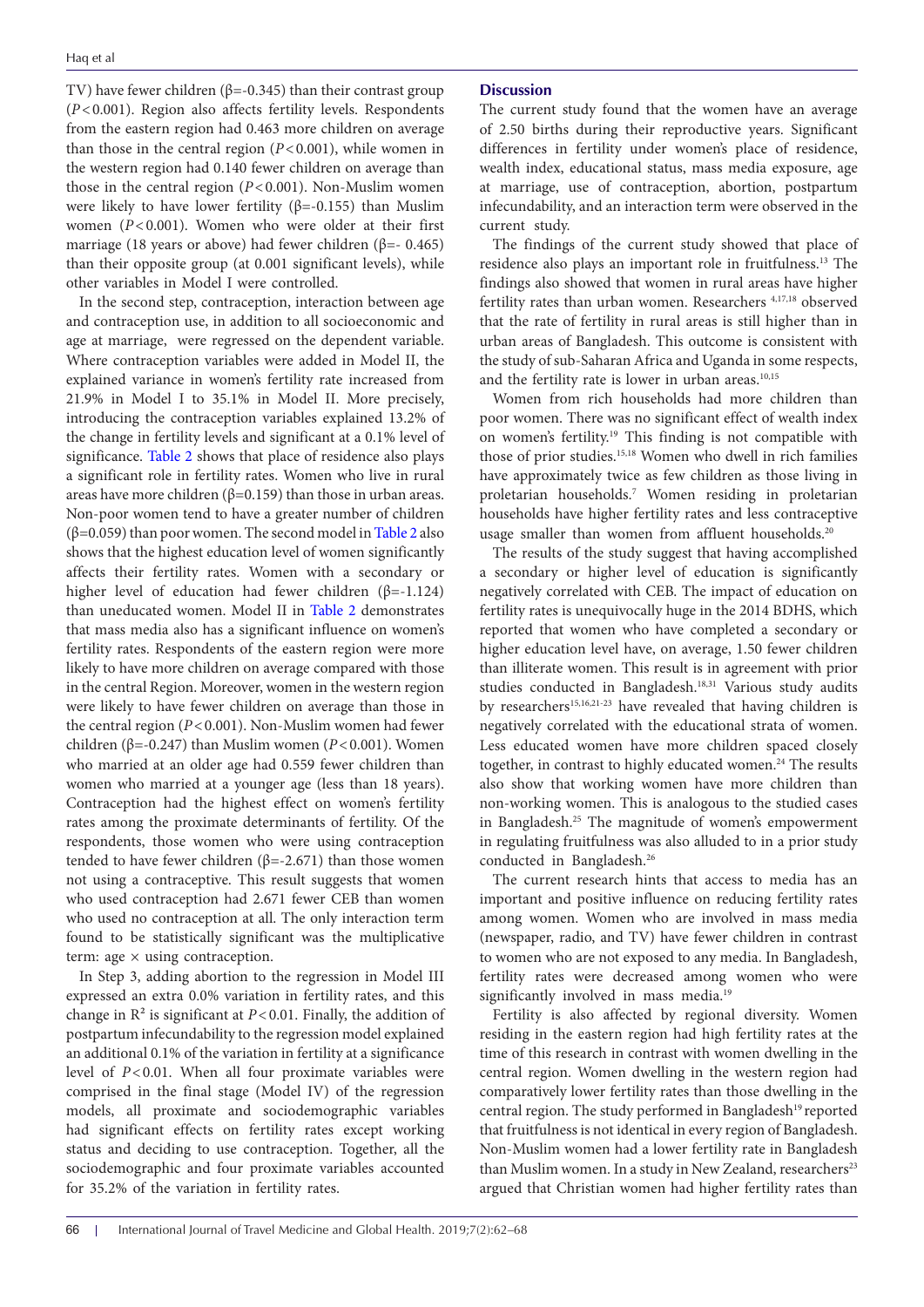women of any other religion. A positive relationship between religiosity and matrimonial fruitfulness was reported in a study directed by Muslim women in Israel.<sup>27</sup>

The age at first matrimony is significant and negatively influences women's fertility. The present study unequivocally suggests that women who are married at age 18 years or older have fewer children than women who are married at a very young age (under 18 years of age). This result is in agreement with findings of several studies conducted in Bangladesh, which observed that later matrimony played a significant role in reproduction reduction.<sup>17</sup> In a study of Ethiopian women in both urban and rural areas, the researcher<sup>28</sup> showed that it took many people married at an early age to trigger a rise in the probability that women will have more children in their reproductive years. Among the proximate determinants of fertility, marriage had the highest controlling effect on fertility in studies of Ethiopia,<sup>8</sup> Zambia,<sup>14</sup> and Namibia.<sup>29</sup>

The current study indicates that, among all the closest determiners of fertility rates, contraceptive use is one of many significant factors which directly influences fertility; women who use contraception are more likely to have fewer children than women who do not use contraceptives during their reproductive years. The findings of the current study expressly identify contraceptive use as the most common reproduction reduction factor in Bangladesh. In a study of urban and rural areas of Bangladesh, researchers<sup>4</sup> observed that the effectiveness of contraceptive use is the most important factor for reducing fertility in both areas. In Bangladesh, a subsequent decrease in fertility rate can basically depend on the increased use of effective birth control methods.<sup>30</sup> Researchers<sup>13</sup> have shown that the use of effective birth control methods is an original reason for reduced fertility rates in Bangladesh. This current research is similar to a previous study conducted in 21 sub-Saharan African countries based on the economic status of women.12 Another interesting outcome of the research showed that women who experience an abortion during their reproductive years have a higher fertility rate than women who do not. This is contrary to the results of various previous studies conducted in Bangladesh.<sup>18,30</sup> Reduced reproduction across Asian countries is accompanied by the maximum spread of contraceptive use followed by age at marriage pattern and induced abortion.<sup>9</sup>

# **Conclusion**

In the current study, Bangladesh was observed to still have a fertility rate that is higher than the replacement level, and many factors are directly or indirectly related to this phenomenon. Among these factors, age at marriage, education, residence, contraception use, mass media exposure, religion, and abortions are an important determinant of the fertility transition in Bangladesh. Older age at first marriage significantly minimized the TFR of women. Thus, programs should focus on creating wariness of the marriage law and the negative effect of early marriage in the society and country of Bangladesh. Moreover, longrunning programs should focus on increasing the educational strata of women. When women's educational strata increases,

# Research Highlights

# **What Is Already Known?**

The effect of proximate determinants on fertility rate reduction was investigated using mainly Bongaarts Fertility Model. However, several studies have observed that fertility rate reduction is based on socio-demographic factors.

# **What This Study Adds?**

This study investigated the net effects of proximate determinants on fertility variation in Bangladesh, applied by a hierarchical regression approach. The current study also assessed the association between socio-demographic factors and proximate determinants on fertility rates. The results revealed that women's socio-economic status is not an important factor on fertility variation, and women from the eastern region have the highest fertility in all areas of Bangladesh. Contraception causes a large change in R-squared, which implies that fertility reduction is largely dependent upon contraceptive practices in Bangladesh. Postpartum infecundability has also had a positive effect on fertility in Bangladesh.

age at marriage is significantly increased, and consequently, fertility rates are strongly influenced. Likewise, it is important to emphasize that messages should be expressed through the media regarding small family size and the benefits of family planning. Induced abortion has emerged as an indispensable factor in fertility decline in Bangladesh. Among the four nearest determinants in this study, contraceptive use has made the biggest contribution to the reduction of reproduction in Bangladesh. As a result, it can be concluded that reducing reproduction in Bangladesh depends on the increased use of effective contraceptive methods and achieving the FP2020 goal of enabling 80% of women and girls to use contraceptives by 2021, which is critical to meeting sustainable development goals 3 and 5 (SDG 3 and SDG 5).

# **Authors' Contributions**

SGU had the original idea for this study. All authors contributed to all the experimental work and manuscript writing. IH, IHM and MA contributed extensively to statistical analysis. All authors read and approved the final manuscript.

# **Conflict of Interest Disclosures**

The authors declare that they have no conflicts of interest.

# **Funding/Support**

No financial support was received in conducting this study.

# **Acknowledgments**

The authors would like to express their appreciation to the National Institute of Population Research and Training NIPORT, Bangladesh, and MEASURE DHS for allowing the use of the 2014 Bangladesh Demographic Health Survey